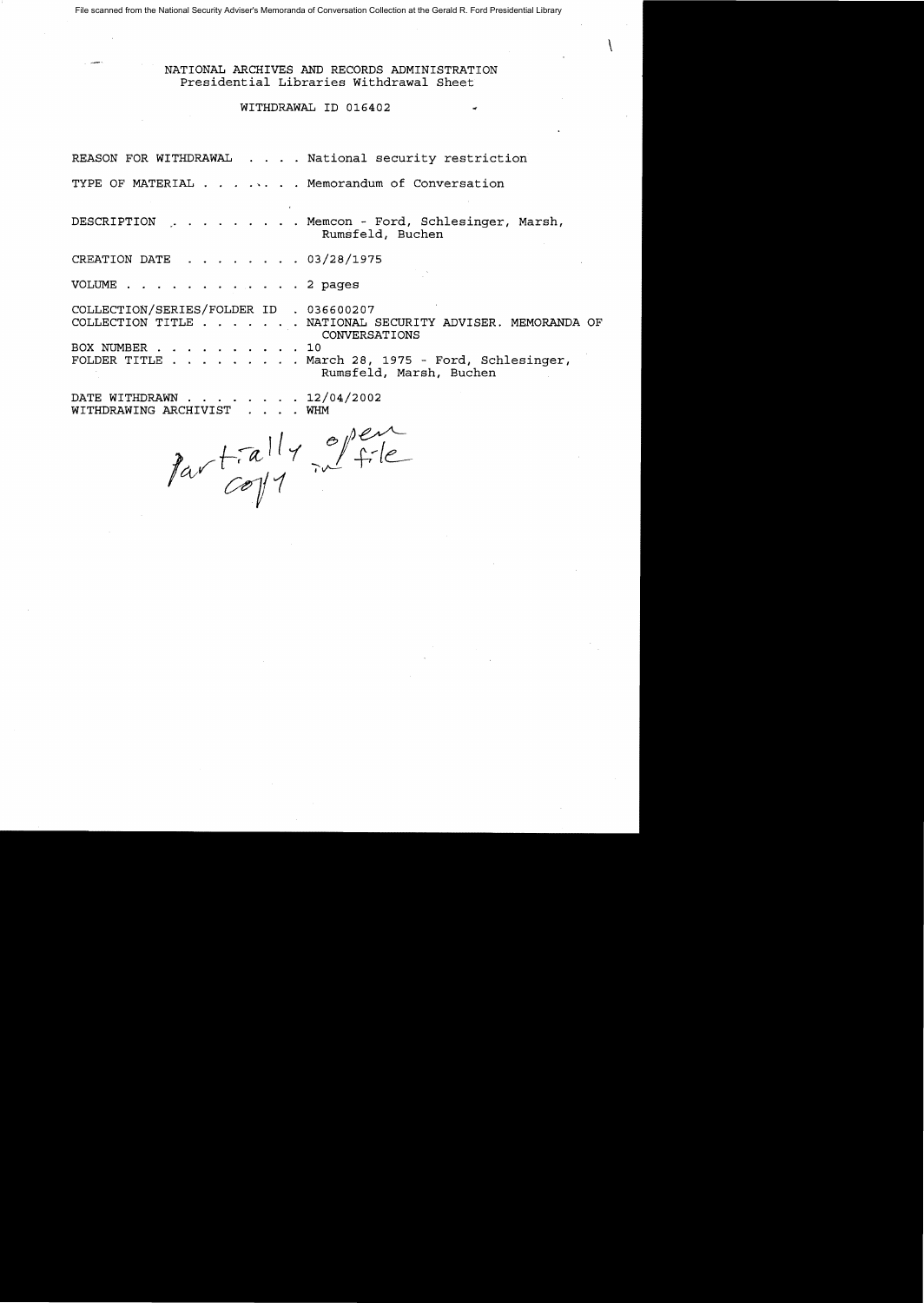**MEMORANDUM** 

THE WHITE HOUSE

**WASHINGTON** 

**CONFIDENTIAL** 

MEMORANDUM OF CONVERSATION

### DECLASSIFIED . E.O. 12958 Sec. 3.6 With PORTIONS EXEMPTED E.O. 12958 Sec. 1.5 ( $c$ )

<u>me 001-98 #5. CIA etc. 7/19/0</u>2

# By dal NARA Data 12/3/02

PARTICIPANTS:

The President

James R. Schlesinger, Secretary of Defense Donald Rumsfeld, Assistant to the President John O.: Marsh, Jr., Counsellor to the President Phillip W. Buchen, Counsel to the President Lt. General Brent Scowcroft, Deputy Assistant to the President for National Security Affairs

DATE & TIME:

Friday - March 28, 1975  $2:00 p.m.$ 

PLACE:

SUBJECT:

Congressional Investigation of CIA

President: I know you wanted to discuss intelligence. We have set up a group here under Phil. Brent, Jack and Don are on it. We think this is of the highest importance. We look at each request to determine what should go up to the Hill, what shouldn't, and why. I wanted you to have this background. I would appreciate your thoughts,

The Oval Office

Buchen: The USIB also reviews it.

Schlesinger: I take that with a grain of salt. In these times it is less of a community than usual. There is demoralization and contention as to what should be done. Within the CIA there is bitter dissension.

One of my points is that in this period it is difficult for the DCI to serve as leader of the intelligence community as in the 1971 directive. We thought that the DCI should have a management job, operations would be left at Langley and the production would be brought closer to the White House. President Nixon didn't want legislation se we went for a hybrid. The difficulty is that it is difficult for the DCI to be a manager and also to

> CLASSIFIED BY HENRY A. KISSINGER EXEMPT FROM GENERAL DECLASSIFICATION SCHEDULE OF EXECUTIVE ORDER 11652 EXEMPTION CATEGORY 5 (B) (1, 3) AUTOMATICALLY DECLASSIFIED ON Imp. to Det.

**CONFIDENTIAL**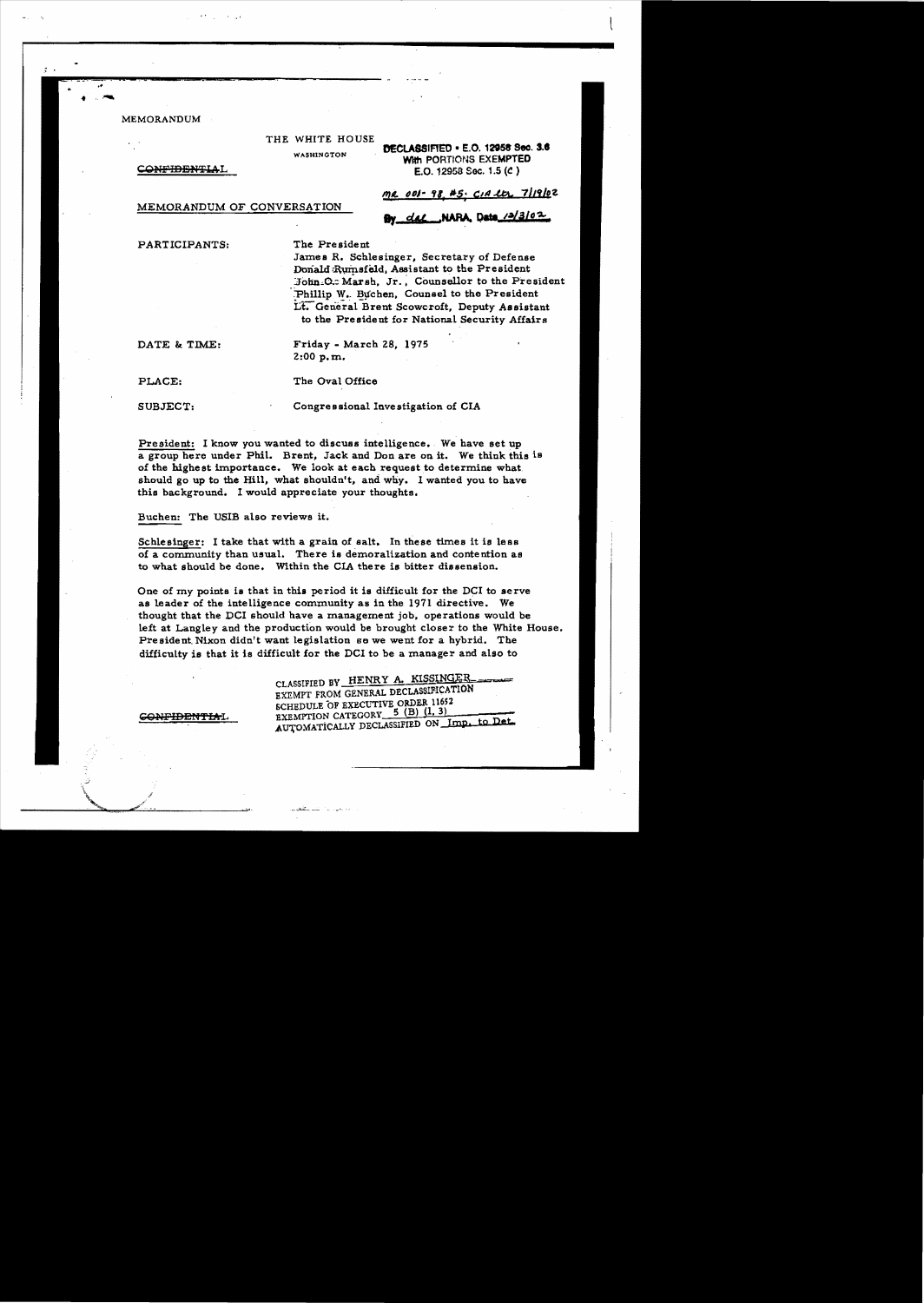#### CONFIDENTIAL

 $\mathbf{u} \in \mathbb{R}^n$ 

run the covert and other business. You Can change it by patching it or by going for new legislation. The Hill will do it eventually. but maybe you should go in in nine months or so with an organization which would put clande stine operations in a less exposed position such as M16.

President: Who is under the DCI now?

Schlesinger: The line responsibility is CIA. He is also the chairman of the Executive Committee. If Bill becomes spokesman for other elements of the community, it tends to pollute the whole community.

Bucben: The DCI also has management responsibility throughout the community.

Schlesinger: There has been a DCI staff for years, but it wasn't effective until I and Colby got there.

[There is a discussion about the Director and two hats. ]

These arrangements are very fragile right now. Reducing the prominence of CIA operations is desirable in this climate.

If you look at re structuring the intelligence community you should look at a restructuring of the personnel field  $-$ - it is now full of tired-out old agents.

President: Wouldn't any proposal for a new intelligence community be submitted in the worst possible atmosphere? Just as the argument against a new director now.

Buchen: We are looking into the structural business quietly\_

Schlesinger: In the interim, we have a job of patchwork.

[There is a discussion of separating the DCI from Director of CIA.]

Colby is inclined to be too damned cooperative with the Congress.

Rumsfeld: Colby is not sending papers up against our instructions, but 90% of the contacts we can't control.

**GONFIDENTIAL**